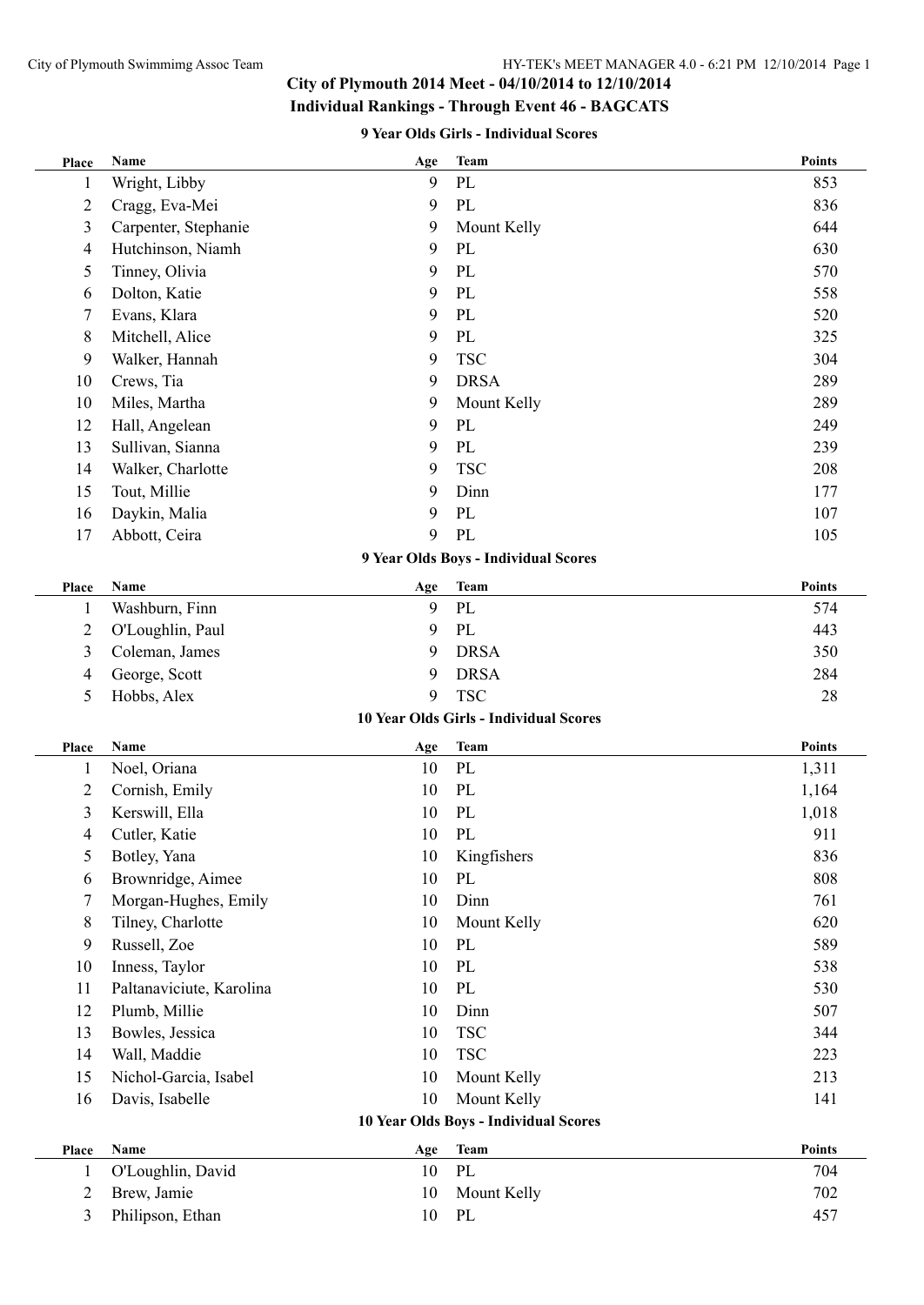| Place                                 | <b>Name</b>            | Age | <b>Team</b>                            | <b>Points</b> |  |
|---------------------------------------|------------------------|-----|----------------------------------------|---------------|--|
| 4                                     | Browne, Henry          | 10  | PL                                     | 430           |  |
| 5                                     | Ray, Peter             | 10  | Mount Kelly                            | 224           |  |
| 6                                     | Pitt, Charlie          | 10  | Dinn                                   | 222           |  |
| 7                                     | Williams, Cameron      | 10  | PL                                     | 209           |  |
| 8                                     | Standish, Aiden        | 10  | PL                                     | 184           |  |
| 9                                     | Collins, George        | 10  | Mount Kelly                            | 181           |  |
| 10                                    | Hoskin, Charlie        | 10  | <b>TSC</b>                             | 94            |  |
| 11                                    | Davis, Carter          | 10  | <b>TSC</b>                             | 76            |  |
|                                       |                        |     | 11 Year Olds Girls - Individual Scores |               |  |
| Place                                 | Name                   | Age | <b>Team</b>                            | <b>Points</b> |  |
| 1                                     | Carpenter, Rebecca     | 11  | Mount Kelly                            | 2,242         |  |
| $\overline{c}$                        | Dailley, Beth          | 11  | PL                                     | 1,956         |  |
| 3                                     | Broekhoven, Lana       | 11  | PL                                     | 1,747         |  |
| 4                                     | Cragg, Megan           | 11  | PL                                     | 1,658         |  |
| 5                                     | Ellicott, Morgan       | 11  | PL                                     | 1,326         |  |
| 6                                     | Wall, Alice            | 11  | Kingfishers                            | 1,271         |  |
| 7                                     | Dawe, Khira            | 11  | PL                                     | 1,219         |  |
| 8                                     | D'Cunha, Ella          | 11  | Dinn                                   | 1,202         |  |
| 8                                     | Gautier, Maddie        | 11  | Kingfishers                            | 1,202         |  |
| 10                                    | Prior, Elena           | 11  | <b>TSC</b>                             | 1,068         |  |
| 11                                    | Coleman, Jasmin        | 11  | <b>DRSA</b>                            | 1,042         |  |
| 12                                    | McCoy, Georgia         | 11  | <b>DRSA</b>                            | 1,038         |  |
| 13                                    | Prescott, Chloe        | 11  | Kingfishers                            | 943           |  |
| 14                                    | Murray, Philippa       | 11  | Dinn                                   | 871           |  |
| 15                                    | Cusack, Charlotte      | 11  | Kingfishers                            | 867           |  |
| 16                                    | Page, Amelia           | 11  | $\rm PL$                               | 830           |  |
| 17                                    | Smith, Maisy           | 11  | PL                                     | 813           |  |
| 18                                    | Stanyer, Ellie         | 11  | Mount Kelly                            | 718           |  |
| 19                                    | Trebilcock, Maddie     | 11  | PL                                     | 711           |  |
| 20                                    | Curtis, Emma           | 11  | PL                                     | 671           |  |
| 21                                    | Godfrey, Olivia        | 11  | Mount Kelly                            | 654           |  |
| 22                                    | Coles, Isabelle        | 11  | PL                                     | 502           |  |
| 23                                    | Aves, Eva              | 11  | PL                                     | 387           |  |
| 24                                    | Heal, Millie           | 11  | Mount Kelly                            | 338           |  |
| 25                                    | Turner, Beth           | 11  | <b>TSC</b>                             | 246           |  |
| 26                                    | Kurihara-Allen, Leona  | 11  | PL                                     | 195           |  |
| 27                                    | Long, Rebecca          | 11  | Kingfishers                            | 153           |  |
| 28                                    | Love, Charlotte        | 11  | Mount Kelly                            | 122           |  |
| 11 Year Olds Boys - Individual Scores |                        |     |                                        |               |  |
| Place                                 | Name                   | Age | <b>Team</b>                            | <b>Points</b> |  |
| 1                                     | Smart, Oliver          | 11  | $\rm PL$                               | 1,150         |  |
| $\overline{2}$                        | Robinson, Connor       | 11  | $\rm PL$                               | 987           |  |
| 3                                     | Svensson, Elliot       | 11  | Mount Kelly                            | 865           |  |
| $\overline{4}$                        | Close, Ben             | 11  | Dinn                                   | 707           |  |
| 5                                     | Craigie, Jack          | 11  | Dinn                                   | 695           |  |
| 6                                     | Gray, Ciaran           | 11  | PL                                     | 598           |  |
| 7                                     | Hyland, Charlie        | 11  | $\rm PL$                               | 596           |  |
| 8                                     | Davies, Blake          | 11  | $\rm PL$                               | 553           |  |
| 9                                     | Darlington-Eyre, Rimae | 11  | PL                                     | 451           |  |
|                                       |                        |     |                                        |               |  |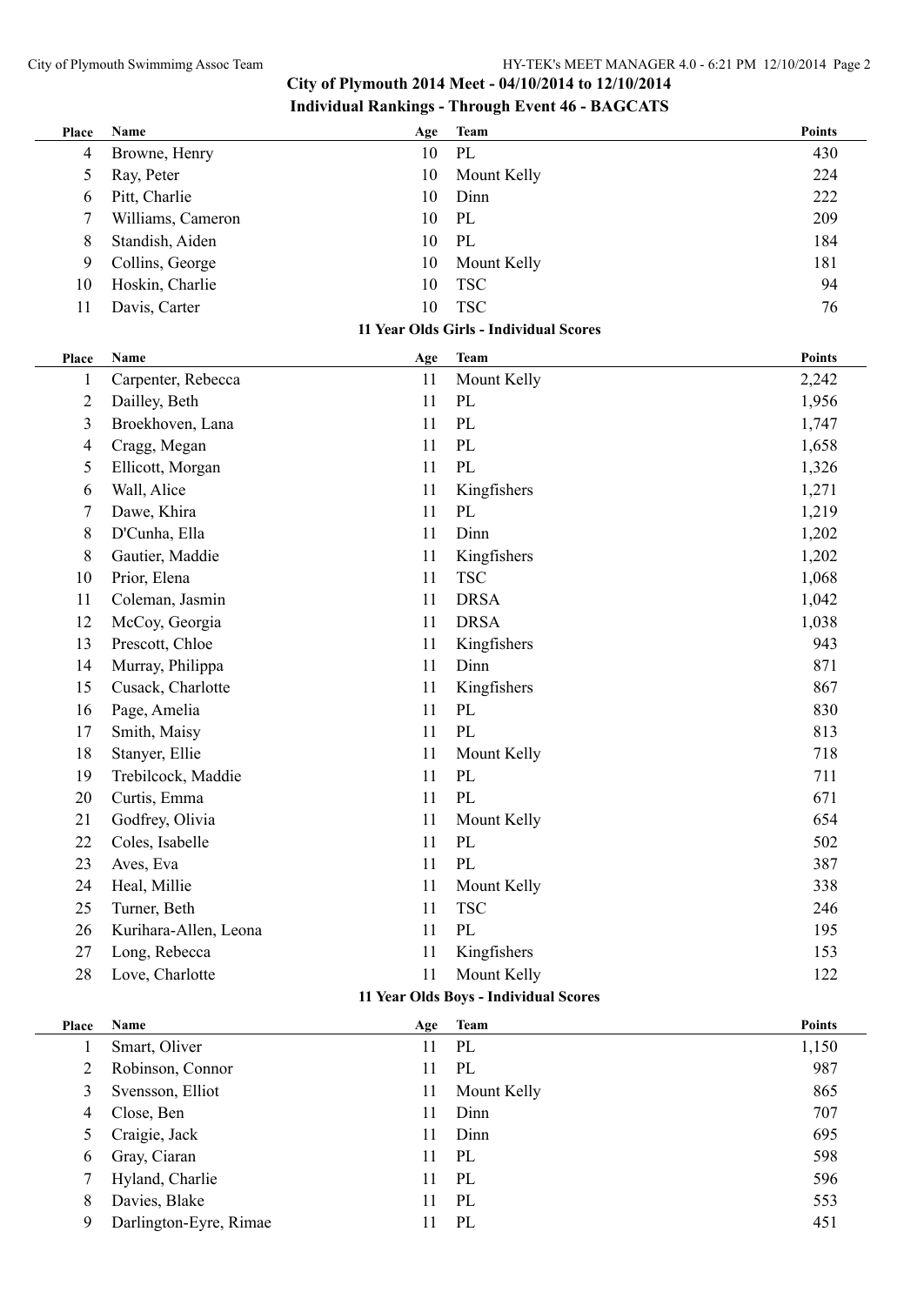### **City of Plymouth 2014 Meet - 04/10/2014 to 12/10/2014**

### **Individual Rankings - Through Event 46 - BAGCATS**

**11 Year Olds Boys - Individual Scores**

| Place          | Name                   | Age       | <b>Team</b>                                   | <b>Points</b> |
|----------------|------------------------|-----------|-----------------------------------------------|---------------|
| 10             | Stewart, Sammy         | 11        | Kingfishers                                   | 389           |
| 11             | Hitchen, James         | 11        | Kingfishers                                   | 237           |
| 12             | Miller, Ben            | 11        | PL                                            | 186           |
| 13             | Morgan, Alfie          | 11        | <b>TSC</b>                                    | 182           |
|                |                        |           | 12 Year Olds Girls - Individual Scores        |               |
| Place          | <b>Name</b>            | Age       | <b>Team</b>                                   | <b>Points</b> |
| 1              | Dekker, Kaylee         | 12        | Mount Kelly                                   | 2,516         |
| 2              | Adams, Victoria        | 12        | PL                                            | 2,257         |
| 3              | Carne, Elle            | 12        | PL                                            | 2,109         |
| 4              | Dennis, Georgina       | 12        | Mount Kelly                                   | 2,074         |
| 5              | Dolton, Laura          | 12        | PL                                            | 2,051         |
| 6              | Wilkins, Vickie        | 12        | PL                                            | 2,030         |
| 7              | Tanir, Duru            | 12        | PL                                            | 1,990         |
| 8              | Elliott, Phoebe        | 12        | PL                                            | 1,862         |
| 9              | Ede, Phoebe            | 12        | Kingfishers                                   | 1,717         |
| 10             | Botley, Tia            | 12        | Kingfishers                                   | 1,679         |
| 11             | France, Emily          | 12        | <b>TSC</b>                                    | 1,657         |
| 12             | Steer, Hollie          | 12        | Dinn                                          | 1,633         |
| 13             | Stephens, Isabelle     | 12        | PL                                            | 1,506         |
| 14             | Steer, Lucy            | 12        | Dinn                                          | 1,500         |
| 15             | Mumford, Sophie        | 12        | PL                                            | 1,497         |
| 16             | Narin, Ellis           | 12        | PL                                            | 1,446         |
| 17             | Zaffiro, Tegan         | 12        | Kingfishers                                   | 1,317         |
| 18             | Steele, Mia            | 12        | <b>DRSA</b>                                   | 1,233         |
| 19             | Garland-Tsirka, Thanae | 12        | <b>TSC</b>                                    | 1,228         |
| 20             | Pears, India           | 12        | PL                                            | 1,161         |
| 21             | Dunn, Nicole           | 12        | Mount Kelly                                   | 1,136         |
| 22             | Lawrence, Rosie        | 12        | Kingfishers                                   | 1,129         |
| 23             |                        | 12        | Mount Kelly                                   |               |
|                | Pile, Ellie            | 12        |                                               | 1,008<br>958  |
| 24             | Ussi, Elle             |           | PL                                            |               |
| 25             | Langman, Ellie         | 12        | Kingfishers                                   | 938           |
| 26             | Knight, Olivia         | 12        | Kingfishers                                   | 935           |
| 27             | Ray, Charlotte         | 12        | Mount Kelly                                   | 917           |
| 28             | Murray, Nola           | 12        | Dinn                                          | 846           |
| 28             | Miles, Katy            | 12        | Mount Kelly                                   | 846           |
| 30             | Want, Tia              | 12        | Royal Navy Royal Marines                      | 798           |
| 31             | Wakeley, Phoebe        | 12        | Dinn                                          | 681           |
| 32             | Pitt, Lucy             | 12        | Dinn<br>12 Year Olds Boys - Individual Scores | 473           |
|                |                        |           |                                               | <b>Points</b> |
| Place          | Name<br>Dodds, Dominic | Age<br>12 | <b>Team</b><br>Dinn                           | 1,347         |
| 1              |                        | 12        | Dinn                                          | 1,345         |
| $\overline{c}$ | Haigh, Cole            | 12        | Dinn                                          |               |
| 3              | Jones, Reid            |           |                                               | 1,323         |
| 4              | Thompson, Joseph       | 12        | PL                                            | 582           |
| 5              | Plumb, Matt            | 12        | Dinn                                          | 557           |
| 6              | Schmidt, Jacek         | 12        | PL                                            | 460           |
| 7              | Bowles, Benjamin       | 12        | <b>TSC</b>                                    | 453           |

8 Jamieson, Jack 12 Kingfishers 374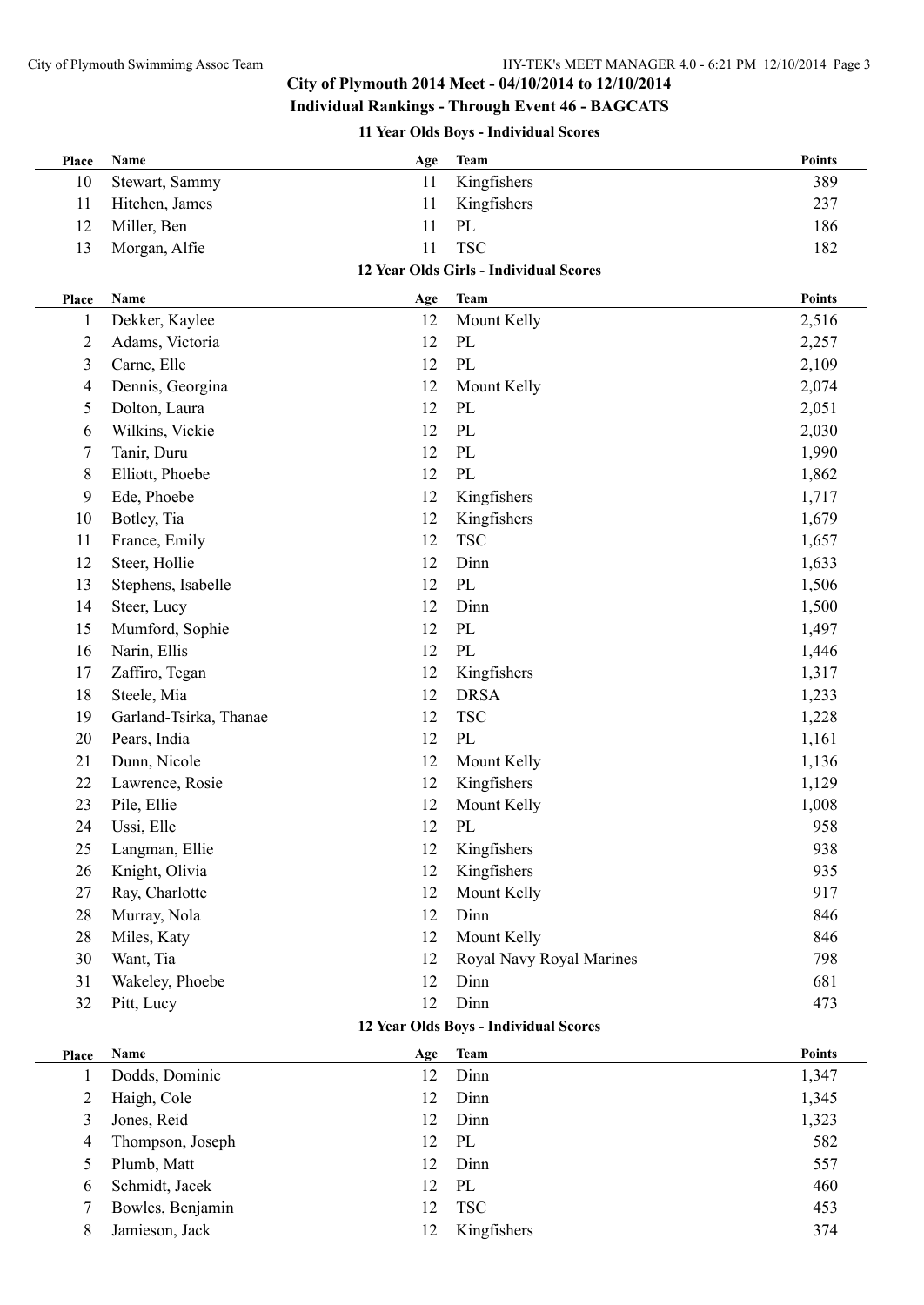## **City of Plymouth 2014 Meet - 04/10/2014 to 12/10/2014**

**Individual Rankings - Through Event 46 - BAGCATS**

**12 Year Olds Boys - Individual Scores**

| Place          | Name               | Age       | <b>Team</b>                                   | <b>Points</b> |
|----------------|--------------------|-----------|-----------------------------------------------|---------------|
| 9              | Lillyman, Ryan     | 12        | <b>TSC</b>                                    | 372           |
| 10             | Whelan, Finn       | 12        | Kingfishers                                   | 342           |
| 11             | Hall, Jude         | 12        | Kingfishers                                   | 242           |
|                |                    |           | 13 Year Olds Girls - Individual Scores        |               |
| Place          | Name               | Age       | <b>Team</b>                                   | <b>Points</b> |
| $\mathbf{1}$   | Wood, Sydney       | 13        | PL                                            | 2,607         |
| $\overline{2}$ | Harbour, Jazz      | 13        | $\rm PL$                                      | 2,094         |
| 3              | Teague, Sarah      | 13        | <b>TSC</b>                                    | 1,747         |
| 4              | De Jager, Emma     | 13        | PL                                            | 1,699         |
| 5              | Horka, Danuse      | 13        | Mount Kelly                                   | 1,549         |
| 6              | Yeoman, Cara       | 13        | Kingfishers                                   | 1,221         |
| 7              | Prescott, Aimee    | 13        | Kingfishers                                   | 1,213         |
| 8              | Philips, Lois      | 13        | <b>DRSA</b>                                   | 1,163         |
| 9              | Walker, Emily      | 13        | Royal Navy Royal Marines                      | 1,157         |
| 10             | Seel, India        | 13        | PL                                            | 1,086         |
| 11             | Marles, Maisie     | 13        | $\rm PL$                                      | 1,049         |
| 12             | Prior, Lucie       | 13        | <b>TSC</b>                                    | 941           |
| 13             | Suresh, Sneha      | 13        | $\rm PL$                                      | 804           |
| 14             | Morgan, Daisy      | 13        | <b>TSC</b>                                    | 571           |
| 15             | Thompson, Kiera    | 13        | Dinn                                          | 503           |
| 16             | Mockridge, Heather | 13        | Kingfishers                                   | 266           |
| 17             | Smith, Hannah      | 13        | <b>DRSA</b>                                   | 218           |
|                |                    |           | 13 Year Olds Boys - Individual Scores         |               |
| Place          | Name               | Age       | <b>Team</b>                                   | <b>Points</b> |
| $\mathbf{1}$   | Newcombe, Jacob    | 13        | Mount Kelly                                   | 1,923         |
| $\overline{2}$ | Hutchin, Jack      | 13        | Mount Kelly                                   | 1,752         |
| 3              | Hitchen, William   | 13        | Kingfishers                                   | 1,658         |
| 4              | Spencer, George    | 13        | PL                                            | 1,593         |
| 5              | Roche-Walker, Tai  | 13        | PL                                            | 1,571         |
| 6              | Smart, Edward      | 13        | PL                                            | 1,528         |
| 7              | Charlton, Ethan    | 13        | Kingfishers                                   | 1,455         |
| 8              | Rayment, Ethan     | 13        | PL                                            | 1,295         |
| 9              | Green, William     | 13        | Dinn                                          | 1,126         |
| 10             | Foley, Jonah       | 13        | $\rm PL$                                      | 1,118         |
| 11             | Patton, Alex       | 13        | <b>DRSA</b>                                   | 1,027         |
| 12             | Tarhanovs, Rolands | 13        | $\rm PL$                                      | 723           |
| 13             | Bates, Samuel      | 13        | <b>TSC</b>                                    | 602           |
| 14             | Cuddihee, Michael  | 13        | Dinn                                          | 497           |
| 15             | Noakes, Ieuan      | 13        | <b>TSC</b>                                    | 449           |
| 16             | Brennan, Denver    | 13        | Royal Navy Royal Marines                      | 437           |
| 17             | Underwood, Lloyd   | 13        | <b>TSC</b>                                    | 426           |
| 18             | Bent, Billy        | 13        | PL                                            | 334           |
| 19             | Lowe, Daniel       | 13        | Royal Navy Royal Marines                      | 270           |
|                |                    |           | <b>14 Year Olds Girls - Individual Scores</b> |               |
|                | Name               |           | <b>Team</b>                                   | <b>Points</b> |
| Place<br>1     | Martin, Georgia    | Age<br>14 | Mount Kelly                                   | 2,608         |
| 2              | Ashworth, Halle    | 14        | Mount Kelly                                   | 2,366         |
|                |                    |           |                                               |               |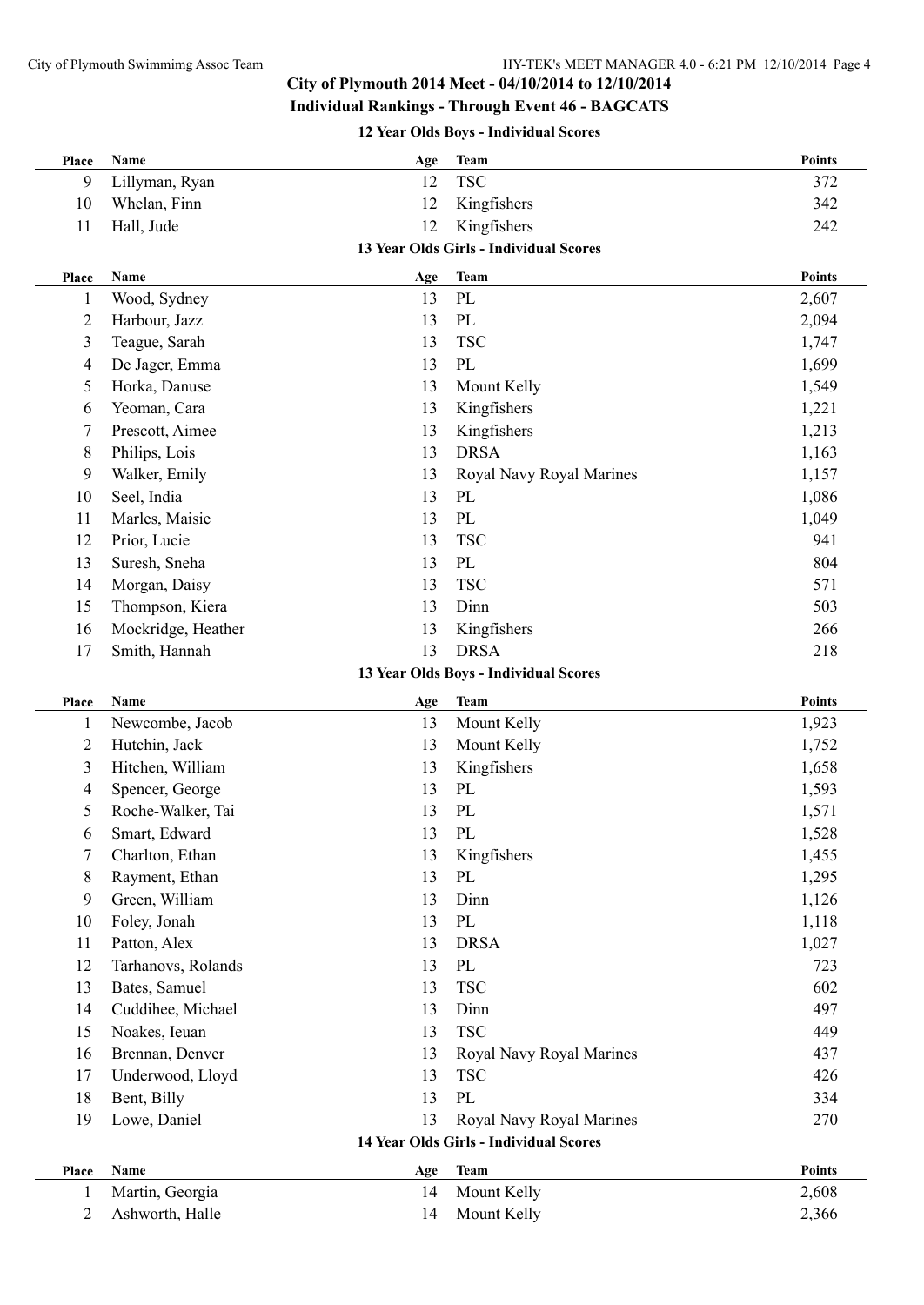#### City of Plymouth Swimmimg Assoc Team HY-TEK's MEET MANAGER 4.0 - 6:21 PM 12/10/2014 Page 5

# **City of Plymouth 2014 Meet - 04/10/2014 to 12/10/2014 Individual Rankings - Through Event 46 - BAGCATS**

| Place                               | Name                   | Age       | <b>Team</b>                           | <b>Points</b> |  |  |
|-------------------------------------|------------------------|-----------|---------------------------------------|---------------|--|--|
| 3                                   | Kingsley Smith, Honor  | 14        | Mount Kelly                           | 2,313         |  |  |
| 4                                   | Craigie, Charlotte     | 14        | Dinn                                  | 2,270         |  |  |
| 5                                   | Francis, Amber         | 14        | <b>TSC</b>                            | 1,942         |  |  |
| 6                                   | Blake, Charlotte       | 14        | Kingfishers                           | 1,898         |  |  |
| 7                                   | Bishop, Catherine      | 14        | PL                                    | 1,696         |  |  |
| 8                                   | Abernethy, Isobel      | 14        | <b>DRSA</b>                           | 1,498         |  |  |
| 9                                   | Arundel, Gemma         | 14        | <b>TSC</b>                            | 1,453         |  |  |
| 10                                  | Meredith, Laura        | 14        | <b>TSC</b>                            | 1,354         |  |  |
| 11                                  | Peach, Kate            | 14        | Kingfishers                           | 1,320         |  |  |
| 12                                  | Clemens, Jessamy       | 14        | <b>TSC</b>                            | 1,205         |  |  |
| 13                                  | Chatfield, Hannah      | 14        | PL                                    | 1,108         |  |  |
| 14                                  | Noyce, Becky           | 14        | Kingfishers                           | 986           |  |  |
| 14                                  | Paul, Maria            | 14        | Dinn                                  | 986           |  |  |
| 16                                  | Kellett, Alice         | 14        | Royal Navy Royal Marines              | 942           |  |  |
| 17                                  | Whelan, Ottilie        | 14        | Kingfishers                           | 764           |  |  |
| 18                                  | Lecointe, Louise       | 14        | <b>DRSA</b>                           | 736           |  |  |
| 19                                  | Milburn, Roseanna      | 14        | <b>TSC</b>                            | 386           |  |  |
| 20                                  | McCall, Ellena         | 14        | <b>TSC</b>                            | 293           |  |  |
|                                     |                        |           | 14 Year Olds Boys - Individual Scores |               |  |  |
| Place                               | Name                   | Age       | <b>Team</b>                           | Points        |  |  |
| 1                                   | Linden, Nathan         | 14        | PL                                    | 2,412         |  |  |
| $\overline{2}$                      | O'Connor, Wolfram      | 14        | PL                                    | 1,891         |  |  |
| $\overline{c}$                      | Jones, Quinn           | 14        | Dinn                                  | 1,891         |  |  |
| 4                                   | Cusack, Ben            | 14        | Kingfishers                           | 1,743         |  |  |
| 5                                   | Harrison, Tom          | 14        | Mount Kelly                           | 1,724         |  |  |
| 6                                   | Erbay, Cem             | 14        | PL                                    | 1,669         |  |  |
| 7                                   | Middleton, Harry       | 14        | PL                                    | 1,663         |  |  |
| $8\,$                               | Wavre, Sasha           | 14        | Mount Kelly                           | 1,499         |  |  |
| 9                                   | Gray, Sean             | 14        | PL                                    | 1,400         |  |  |
| 10                                  | France, Jake           | 14        | <b>TSC</b>                            | 1,346         |  |  |
| 11                                  | Purbrick, Guy          | 14        | Mount Kelly                           | 1,185         |  |  |
| 12                                  | Khurelkhuu, Tuvshintur | 14        | PL                                    | 961           |  |  |
| 13                                  | Walters, Kalon         | 14        | <b>DRSA</b>                           | 894           |  |  |
| 14                                  | Trebilcock, Jack       | 14        | PL                                    | 362           |  |  |
| 15                                  | Tucker, Dan            | 14        | Kingfishers                           | 230           |  |  |
| 15 & Over Girls - Individual Scores |                        |           |                                       |               |  |  |
| Place                               | Name                   |           | <b>Team</b>                           | <b>Points</b> |  |  |
| 1                                   | Grace, Jenny           | Age<br>17 | Kingfishers                           | 576           |  |  |
| $\overline{c}$                      | Gribble, Rebecca       | 15        | PL                                    | 556           |  |  |
| 3                                   | Davies, Abi            | 15        | PL                                    | 538           |  |  |
| 4                                   | Smalley, Molina        | 16        | PL                                    | 532           |  |  |
| 5                                   | Lawrence, Emily        | 15        | Kingfishers                           | 507           |  |  |
| 6                                   | Janecka, Zuzanna       | 15        | PL                                    | 504           |  |  |
| 7                                   | Field, Anita           | 16        | Mount Kelly                           | 503           |  |  |
| $8\,$                               | Marles, Tait           | 16        | PL                                    | 500           |  |  |
| 9                                   | Wall, Darcey           | 16        | Kingfishers                           | 483           |  |  |
| 9                                   | Lloyd-Evans, Phoebe    | 16        | Mount Kelly                           | 483           |  |  |
| 11                                  | Hellier, Grace         | 16        | PL                                    | 479           |  |  |
| 12                                  | Trost, Eva             | 15        | $\mathbf{P}\mathbf{L}$                | 476           |  |  |
|                                     |                        |           |                                       |               |  |  |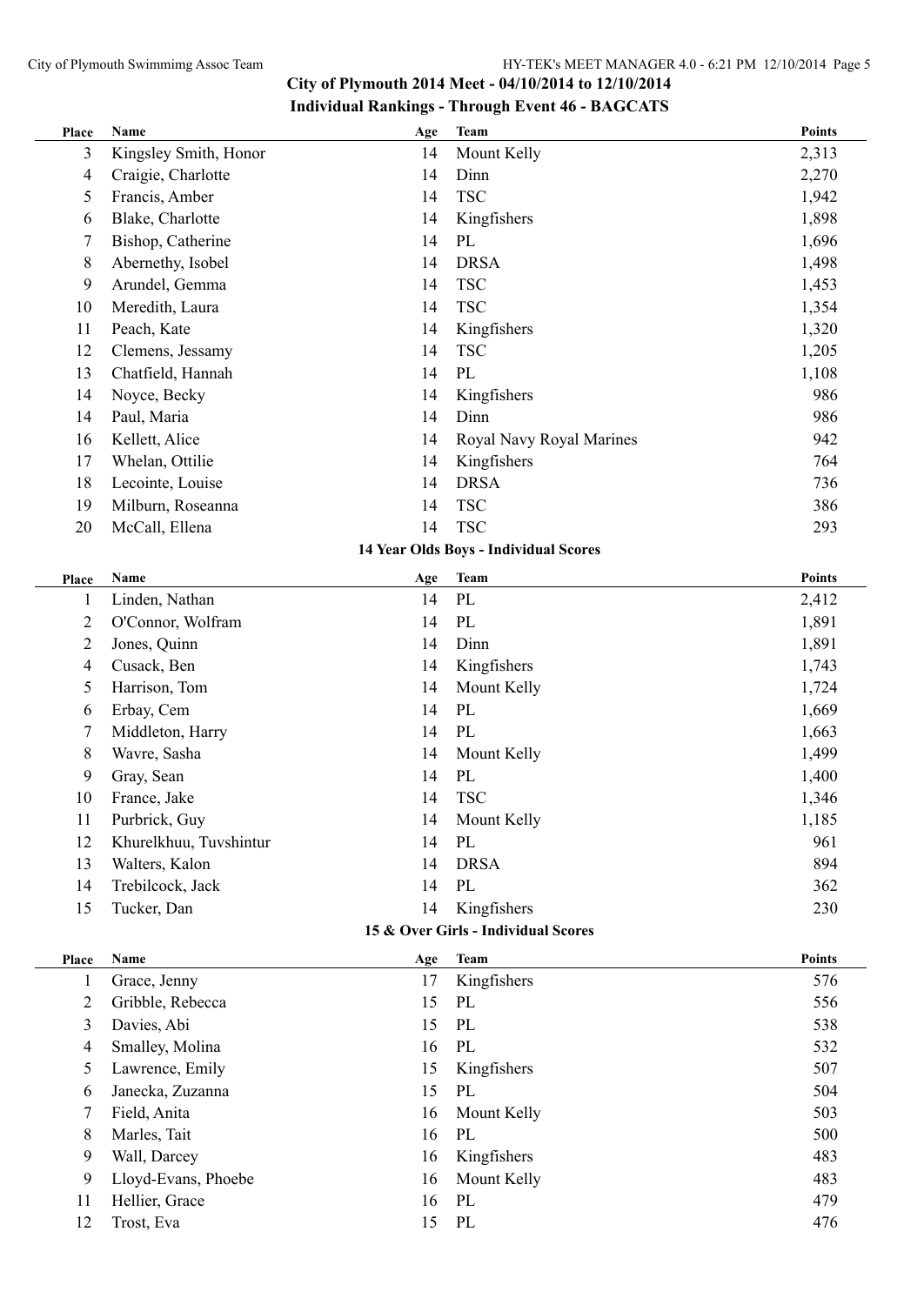# **15 & Over Girls - Individual Scores**

| Place          | Name                  | Age | <b>Team</b>                        | <b>Points</b> |
|----------------|-----------------------|-----|------------------------------------|---------------|
| 13             | Caglayan, Lara        | 15  | PL                                 | 471           |
| 14             | Murdoch, Millie       | 15  | Mount Kelly                        | 468           |
| 15             | Kahraman, Defne       | 15  | PL                                 | 465           |
| 16             | Edmonds, Amy          | 15  | Kingfishers                        | 459           |
| 17             | Noyce, Emma           | 16  | Kingfishers                        | 454           |
| 18             | Thomas, Becky         | 21  | PL                                 | 451           |
| 19             | Davies, Rhiannon      | 15  | <b>DRSA</b>                        | 444           |
| 20             | Tucker, Abigail       | 16  | Kingfishers                        | 437           |
| 21             | O'Reilly, Brittaney   | 15  | PL                                 | 425           |
| 22             | Moore, Victoria       | 15  | Mount Kelly                        | 422           |
| 23             | Steigleder, Valerie   | 15  | Mount Kelly                        | 411           |
| 23             | Jones, Georgia        | 16  | Mount Kelly                        | 411           |
| 25             | Want, Katie           | 16  | Royal Navy Royal Marines           | 400           |
| 26             | Lowe, Emma            | 16  | Royal Navy Royal Marines           | 363           |
| 27             | Harris, Olivia        | 15  | Dinn                               | 357           |
| 28             | Millington, Laura     | 16  | Dinn                               | 336           |
| 29             | Porter, Zoe           | 21  | Royal Navy Royal Marines           | 333           |
| 30             | Porter, Nicola        | 19  | Royal Navy Royal Marines           | 324           |
| 31             | Bates, Olivia         | 15  | <b>TSC</b>                         | 267           |
| 32             | Milne, Christie       | 16  | Mount Kelly                        | 264           |
|                |                       |     | 15 & Over Boys - Individual Scores |               |
| Place          | Name                  | Age | <b>Team</b>                        | <b>Points</b> |
| $\mathbf{1}$   | Fannon, Rob           | 19  | PL                                 | 550           |
| $\overline{2}$ | Lee, Christopher      | 20  | PL                                 | 533           |
| $\mathfrak{Z}$ | Rookes, Kieran        | 17  | <b>TSC</b>                         | 519           |
| 4              | Will, Rob             | 38  | <b>DRSA</b>                        | 514           |
| 5              | McGurk, Cameron       | 17  | <b>TSC</b>                         | 513           |
| 6              | Andrews, Connor       | 16  | PL                                 | 511           |
| 7              | Luckham-Down, William | 16  | Mount Kelly                        | 499           |
| 8              | Oakley, Luke          | 19  | PL                                 | 496           |
| 9              | Tibbetts, Joe         | 15  | PL                                 | 492           |
| 10             | Terence Li, Hok Yee   | 21  | <b>DRSA</b>                        | 491           |
| 11             | Alcorn, Michael       | 15  | Mount Kelly                        | 485           |
| 12             | Rayment, Callum       | 15  | PL                                 | 476           |
| 13             | Rookes, Nathaniel     | 20  | <b>TSC</b>                         | 468           |
| 14             | Helmich, Maximilian   | 15  | Mount Kelly                        | 463           |
| 15             | Linton, Finn          | 15  | Mount Kelly                        | 462           |
| 16             | Bentley, Jake         | 15  | Mount Kelly                        | 454           |
| 17             | Quiterio, Jason       | 29  | <b>DRSA</b>                        | 450           |
| 18             | Christie, Jonathan    | 17  | <b>DRSA</b>                        | 439           |
| 19             | Turner, Harry         | 15  | Mount Kelly                        | 436           |
| 20             | Anderson, James       | 16  | <b>TSC</b>                         | 420           |
| 21             | Forman, Richard       | 18  | Kingfishers                        | 413           |
| 22             | Shpilevskii, Ivan     | 16  | Mount Kelly                        | 409           |
| 23             | Moss, George          | 16  | Royal Navy Royal Marines           | 386           |
| 24             | Francis, Alex         | 16  | <b>TSC</b>                         | 381           |
| 25             | Morgan, George        | 15  | <b>TSC</b>                         | 370           |
| 26             | Stephens, Luke        | 15  | <b>TSC</b>                         | 363           |